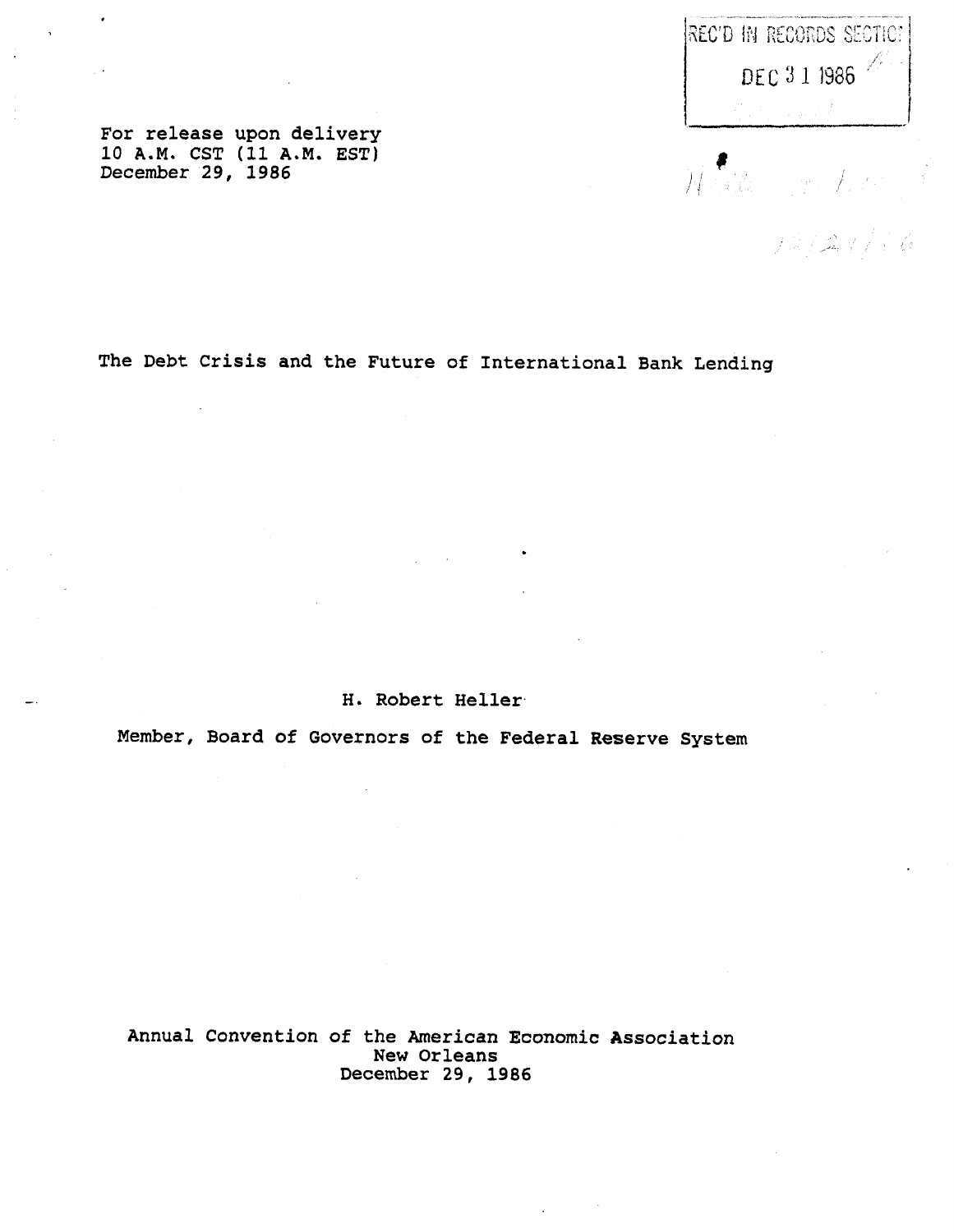**The Debt Crisis and the Future of International Bank Lending**

**As we approach 1987, the Gordian knot of the international debt problem seems to be tightening again. Rescheduling agreements and requests for new money by several important countries are on the agenda. It will take farsighted and strategic thinking on behalf of all participants to overcome the mounting problems confronting us.**

**Nevertheless, I firmly believe that the problems will continue to be manageable if all participants focus on their long-term interest in coming to a satisfactory solution. It is within that general framework that I would like to approach the topic of "The Debt Crisis and the Future of International Bank Lending".**

**The role of the banks in the debt crisis cannot be seen in isolation. Important interdependences must be considered, including the responsibilities of the debtor countries, the industrialized countries, and the international agencies.**

**The Causes of the Debt Crisis and Initial Management Success During the 1970's, commercial banks became the principal source of external finance to the developing countries. The volume of new bankrelated financial flows surpassed by far the volume of official government lending, financing provided by the multinational agencies, and foreign direct investment.**

**The global recession of the early eighties and the associated fall in**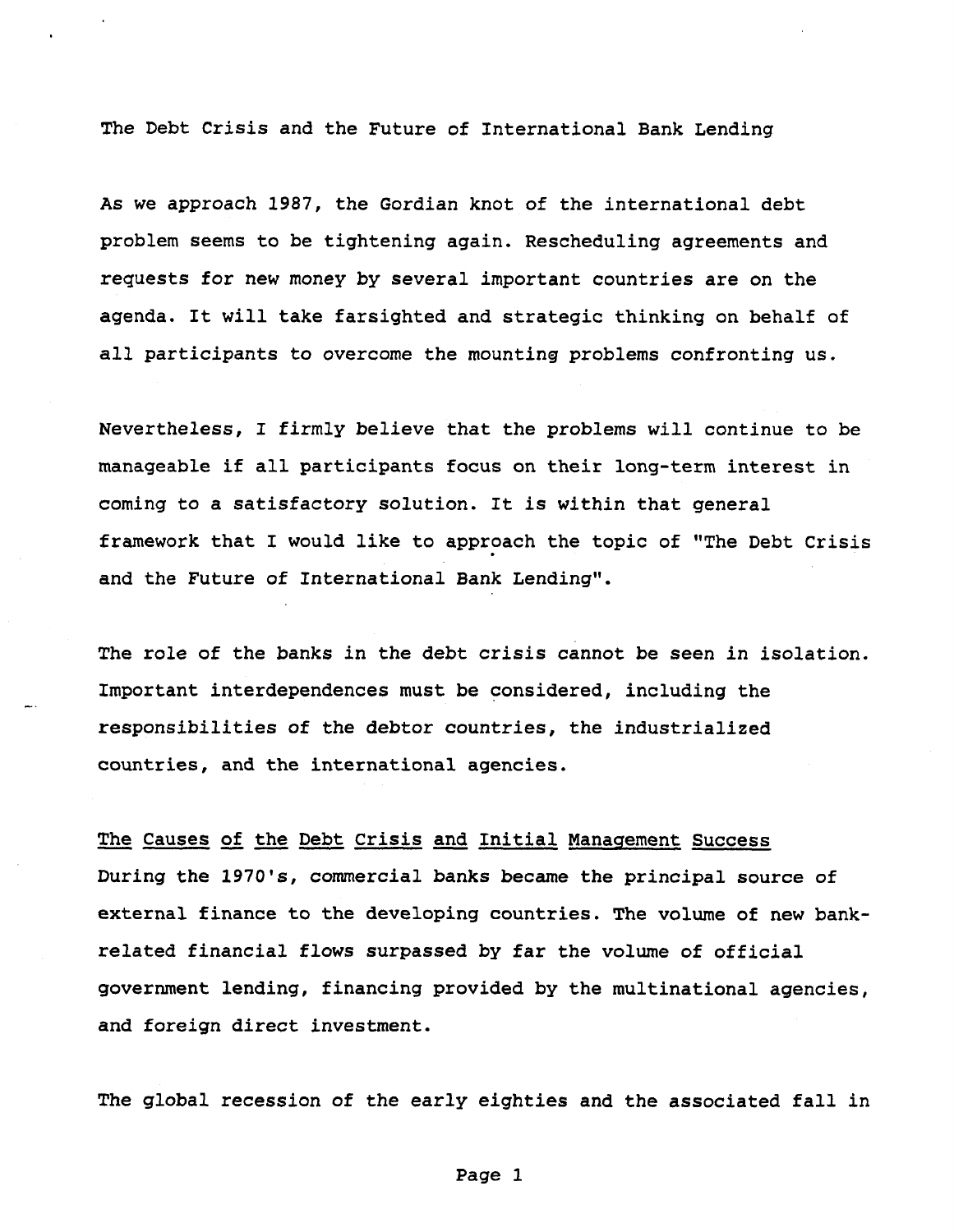**commodity prices produced a sharp curtailment of the earnings of the developing countries. At the same time, real and nominal interest rates surged, straining the financial resources of the LDCs until they were no longer able to fulfill their financial commitments, thereby triggering the international debt crisis of 1982.**

**The initial management of the debt crisis has been generally satisfactory. Immediate liquidity assistance was provided by the central banks of the industrialized countries under the auspices of the Bank for International Settlements.**

**Subsequently, the International Monetary Fund assumed a central role by assisting in the implementation of financial adjustment programs and providing \$35 billion in financial assistance between mid-1982 and mid-1986. Allowing for \$12 billion in repayments (albeit not necessarily by the same countries), net funds provided amounted to \$23 billion.**

**The World Bank also made significant contributions by disbursing over \$32 billion in new loans through the IBRD over the period from mid-1982 to mid-1986. Allowing for \$11 billion in loan repayments, the net new money provided by the IBRD amounted to \$21 billion.**

**Adding the concessional IDA credits further enhances the role of the World Bank. During the same 1982-86 period, IDA disbursed \$10.8 billion dollars. Repayments amounted to less than half a billion, resulting in a net new IDA money flow of \$10.4 billion.**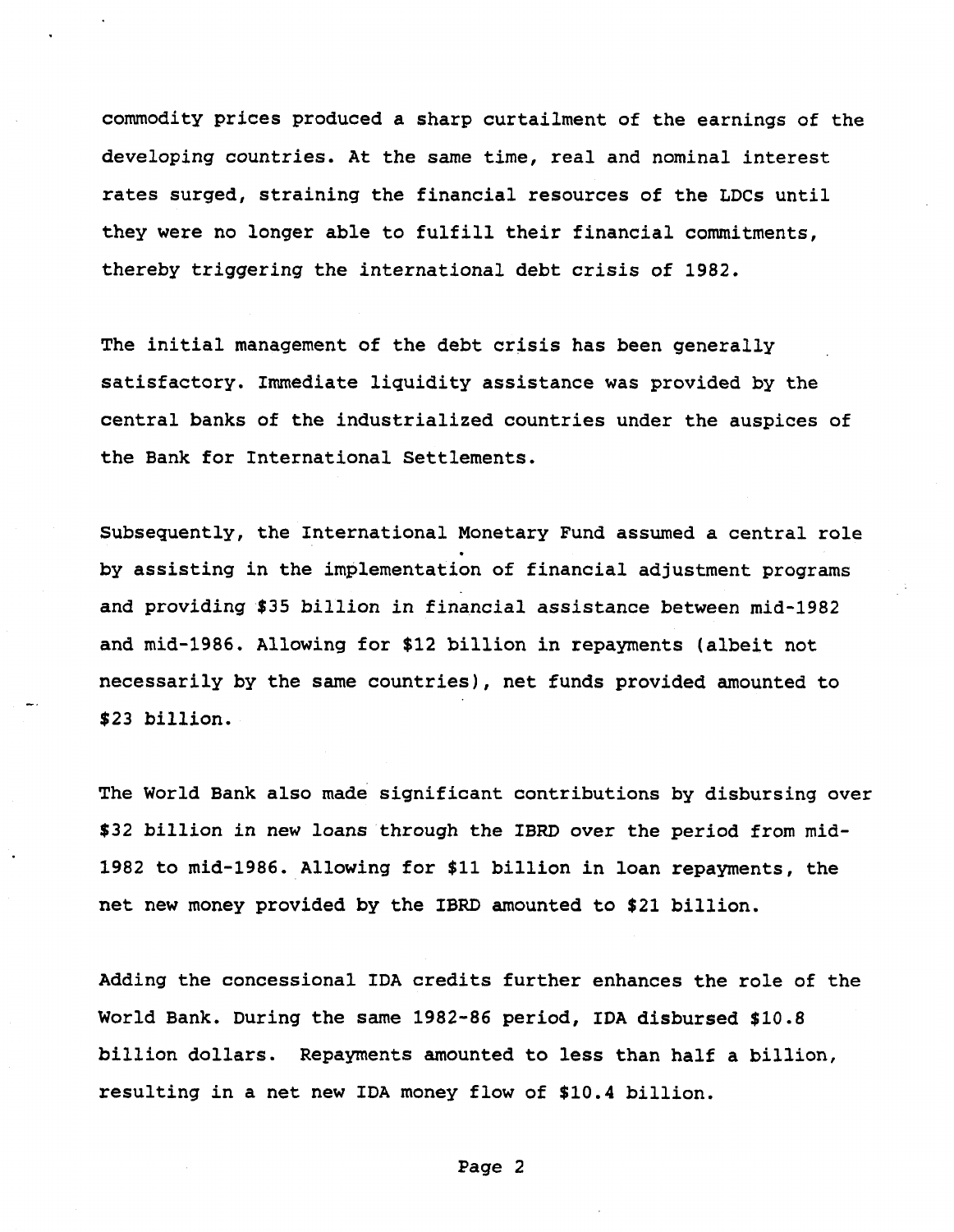**Over the same period, commercial banks increased their net LDC exposure by \$45 billion. Debt reschedulings were agreed upon between the banks and all the major debtor countries. Banks, and in particular U.S. banks, also increased their capital rapidly during the period, thereby reducing the ratio of outstanding LDC debt to their own capital and enhancing their capacity to withstand possible adverse developments.**

**Many of the developing countries implemented tough financial adjustment programs that resulted by 1985 in a drop in imports by \$82 billion or 14 percent below the 1981 level. Of course, lower export prices also played a role in this drop of export revenue, but the end result was just as painful for the developing countries.**

**At the end of 1986, we can look back upon a record of considerable accomplishments both for the debtors and the creditors. Key to that progress has been the cooperative attitude between borrowers and lenders, facilitated by the good offices and resources provided by governments and international agencies.**

## **A Strategic Perspective on International Bank Lending**

**If the international debt problem is to be solved in a cooperative fashion with the continued active participation of the commercial banks, it is important to investigate whether the long-term interests of the banks are served by such a course of action.**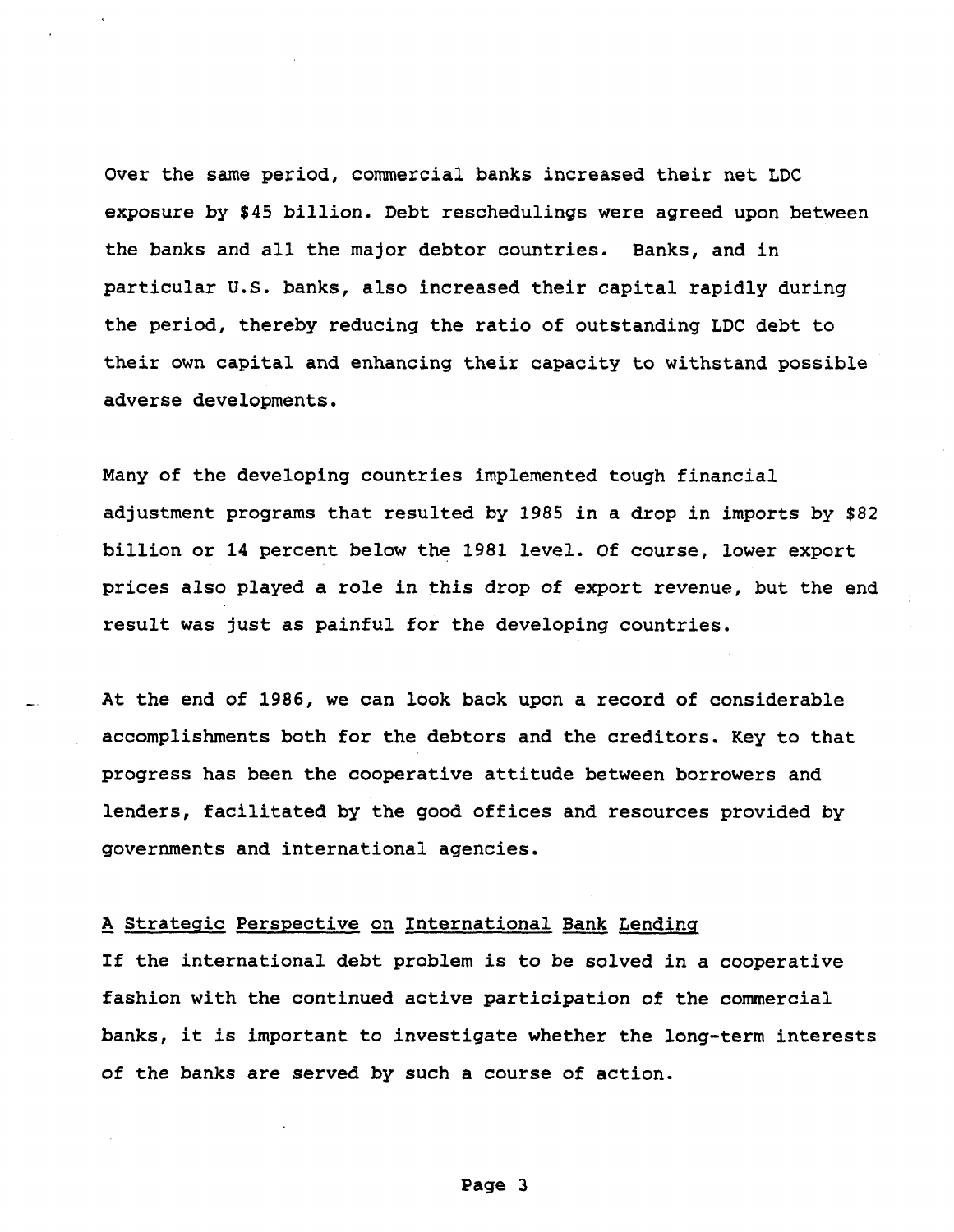**Similarly, from the viewpoint of the debtor countries the key question is whether the countries wish to maintain a long-term relationship with foreign commercial banks. The costs associated with debt repudiation became abundantly clear in the case of Cuba, and no country that wishes to remain part of the international commercial and financial system will consider this a viable alternative. In more recent history, Peru's unilateral decision to limit its debt service payments has not put that country on a path to economic health and prosperity.**

**The formation of valid expectations about the future of international bank lending requires an understanding of what motivates a bank. In that sense, the future of international bank lending to developing countries should be seen as a long-term strategic decision and not merely a credit judgement about a particular borrower at a given moment in time or the expected rate of return on a specific loan.**

**If banks reduce and eventually eliminate their international activities either by engaging in a slow retreat or by divesting the international division, they engage in a strategic retreat that will not be easily reversed within a decade or more. The central issue is whether it is in the banks own long-term interest to maintain a business relationship with the developing countries.**

**The business interests of commercial banks are highly complex, and it is clear that not all aspects can be fully considered within the limited space available. It should also be borne in mind that not**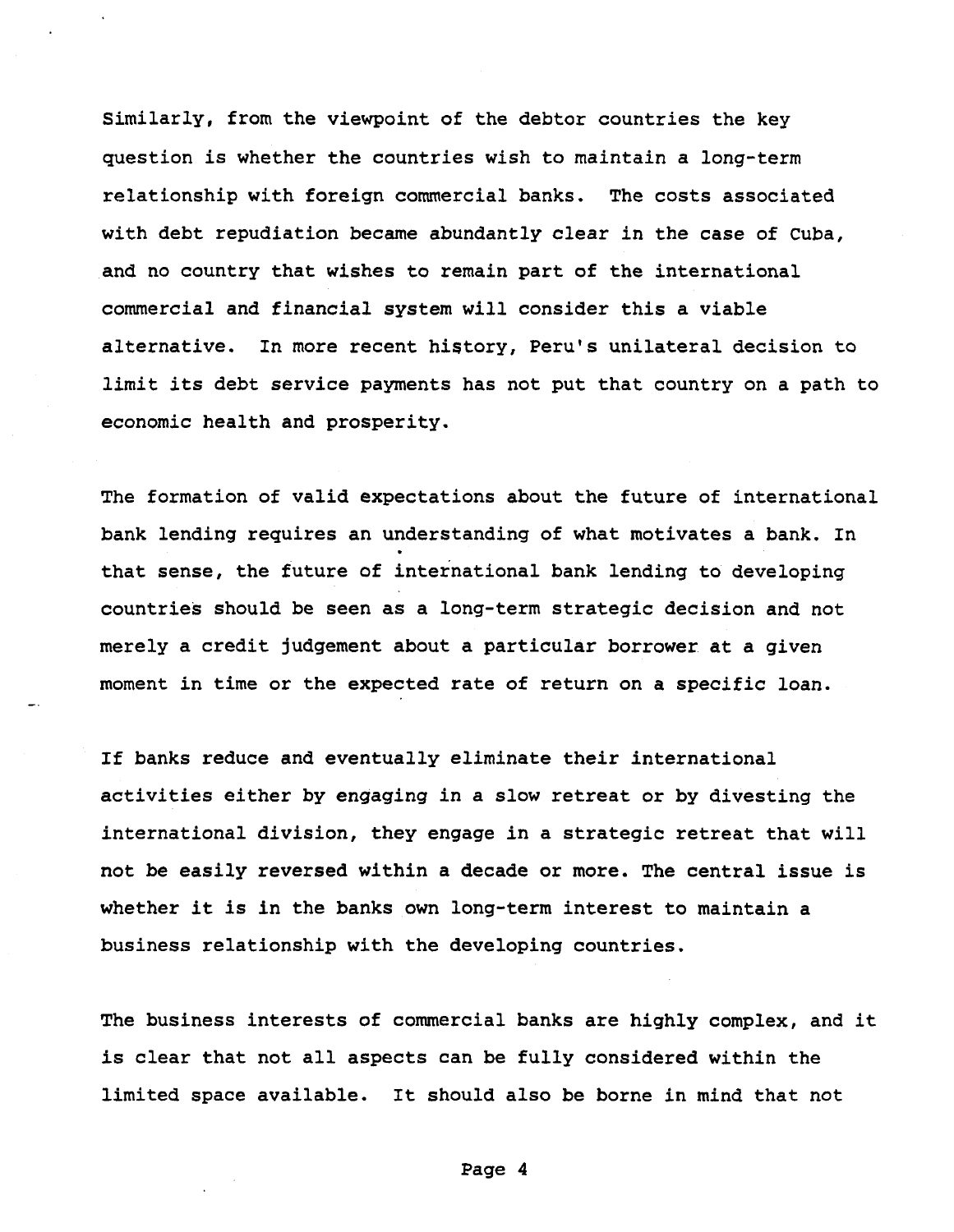**all banks are similarly situated, and that business judgements by the senior managers may well differ.**

**With these caveats in mind it is useful to consider three broad areas of foreign banking activity in arriving at an assessment of the future prospects of international bank lending: the international short-term transaction business, medium and long-term lending, and direct investment activities in the international banking area.**

**The first segment of international banking activities comprises payment and transaction oriented services. Examples include the execution of international payments, foreign exchange services, letters of credit, trade finance, traveller's checks, and credit cards. Many of these transactions are self-liquidating and arise in connection with the payment for international goods and service flows. The total amount of cross-border exposure that will be generated by these transactions may be quite small. These services are generally provided by a small number of banks with an extensive international presence: the international network banks.**

**Only banks with an extensive international network are able to compete in this market effectively as principal players. Other banks partake in these transactions on a one-off basis through correspondent banks.**

**Historically, the largest North American and European banks have dominated this market, although in recent years Japanese banks have**

**Page 5**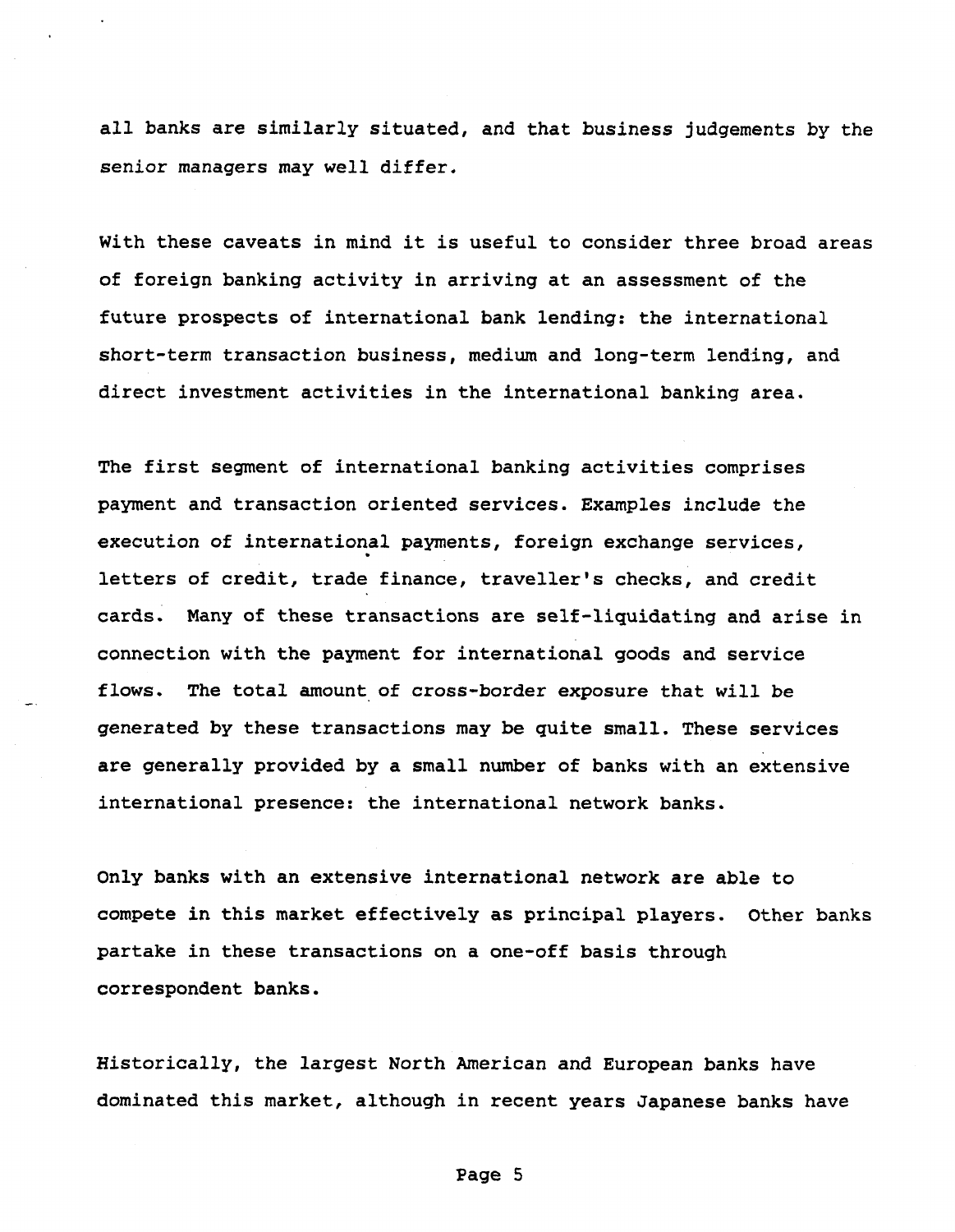**made significant efforts to become major players as well. The global total of banks in this category is probably less than 20, and due to the high costs of entry, there is little prospect that the number of banks in this category will increase significantly. Conversely, the banks active in this market see their franchise as a valuable possession and are not likely to give up this area of activity.**

**However, banks may well question how many countries need to be included in such a global network strategy. The potential market size, and thereby profit potential, drops rapidly after the largest countries are accounted for. The smaller countries may therefore find it increasingly difficult to retain a large number of banks that are willing to incur the substantial up-front costs of maintaining the necessary offices and overhead expenses. On the other hand, there is a strong self-interest on behalf of the banks to remain active in the large countries.**

**The second market segment involves the medium and long-term financing of projects and balance of payments imbalances. By their very nature, these activities involve the creation of relatively large and persistent cross-border credit exposures.**

**In years past, innovative financial techniques, such as syndicated Eurocurrency credits, made it possible for many banks to participate in these lending activities. The lead banks were able to spread the associated risk among a large group of smaller banks that participated in the syndications. In addition, the large banks benefited**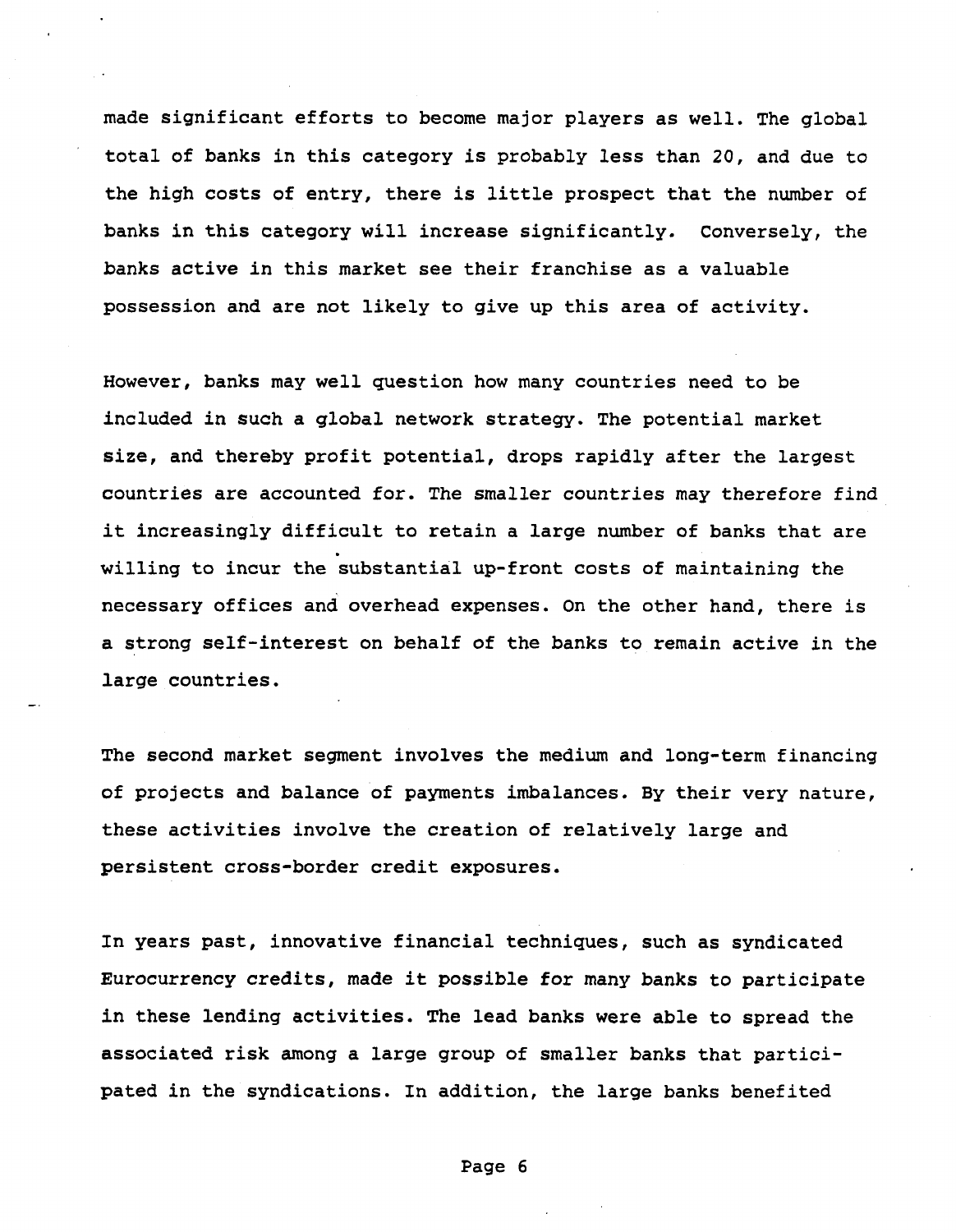**from the income derived from the management and syndication fees.**

**There is a broad tendency in financial markets toward the securitization of lending. International markets will not be exempt from that trend. International loan syndications are therefore likely to be replaced by the securitization technique. It also stands to reason that securitization is better suited for traditional project lending with an identifiable stream of repayments rather than for balance of payments lending to governments, where the availability of funds for repayment often depends on the implementation of appropriate policy measures.**

**In order to gain access to the international security markets, the credit quality of the borrowers must be unquestioned. It is therefore in the interest of both the debtor countries and the creditor banks to do everything in their power to enhance the creditworthiness of the debtor nations, so that the security markets can eventually be used to offer a broader access to world financial resources to the developing countries.**

**Debt to equity swaps offer one tool to ease the fixed payments commitments of the debtor countries. Several commercial banks have pioneered debt to equity swaps and many more promising opportunities exist in this field. For instance, the possibility of "mutual funds" that could be used by smaller banks to pool their equity investments is now being explored.**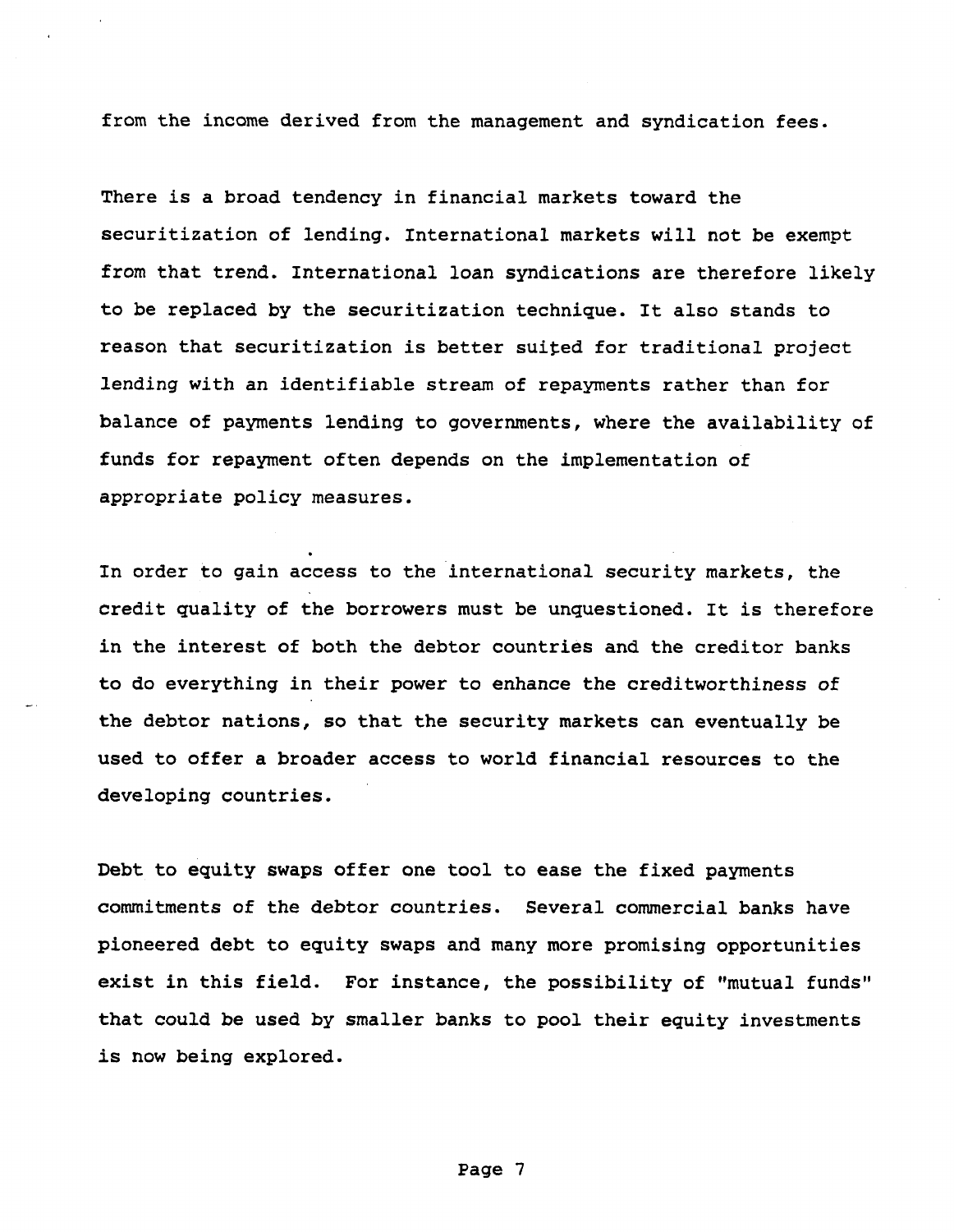**But even under the best of circumstances debt to equity swaps will make only a marginal contribution towards the resolution of the entire problem. This assumes the full cooperation of the debtor countries in liberalizing their regulations towards foreign direct investment.**

**Difficult regulatory and supervisory issues may arise in connection with debt to equity swaps. I believe that it will be possible to overcome these problems, so that debt to equity swaps can make a useful contribution by reducing the magnitude of the fixed payment commitments of the debtor countries.**

**Both from the viewpoint of the banks and of the countries involved it is desirable that debt to equity swaps involve more than a mere liquefication of the initial loan at a discount. From the viewpoint of the country it is desirable that the debt to equity conversion constitute a net addition to the foreign direct investment inflows. From the viewpoint of the bank it is desirable that the bank be in a position to partake in the potential profits that the equity investment affords to the holder. Merely selling a loan at a discount to a potential foreign investor does not fulfill that objective.**

**New investments in the financial service sector in the various countries are particularly well suited to fulfill the dual objective. The country's consumers and business establishments will gain by increasing competition in the financial service sector, the bank gains new business opportunities in a field of its own expertise, and**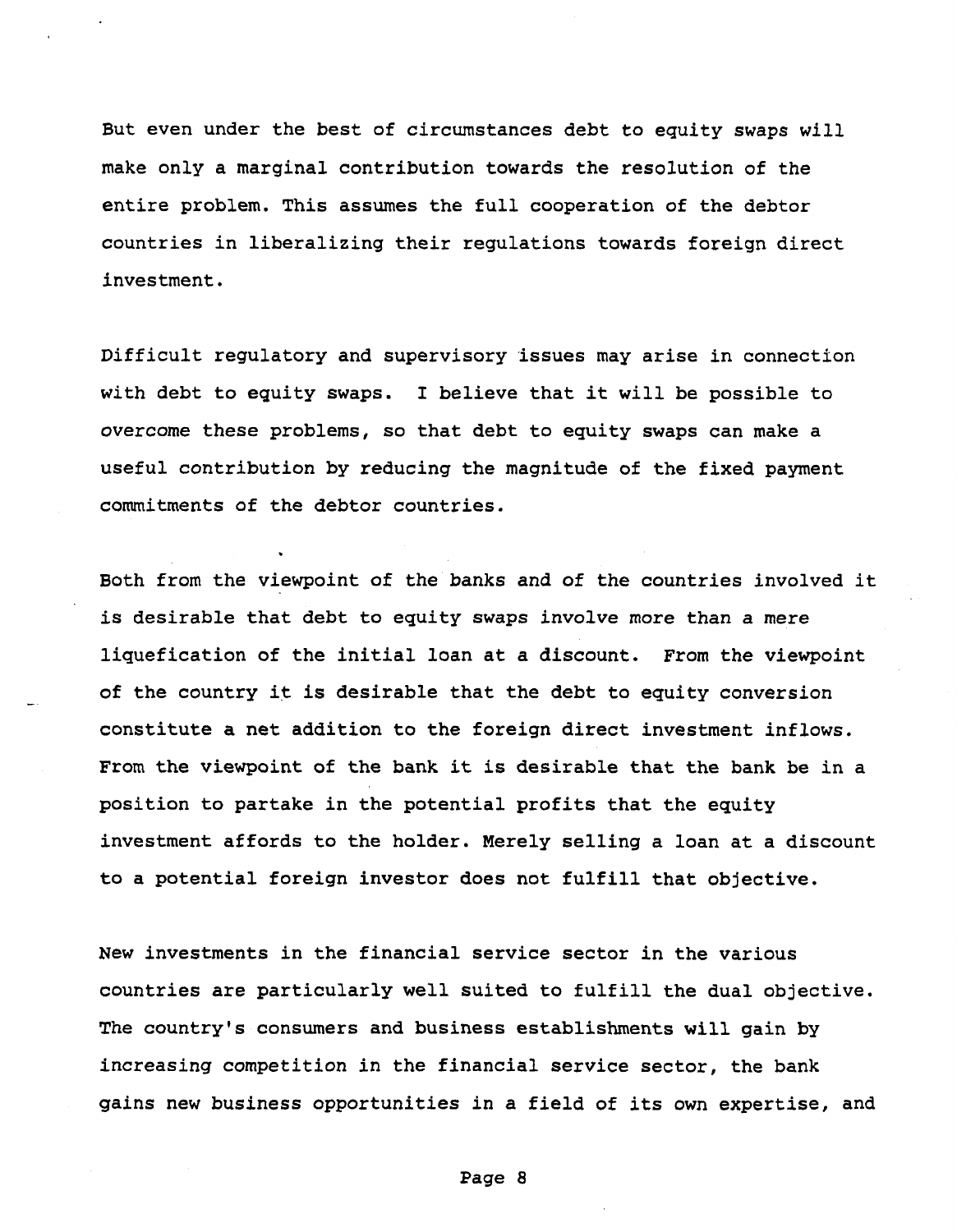**the country and the bank forge a long-term strategic relationship.**

**This brings up the third strategic business relationship between banks and foreign countries: the local presence of foreign banks via branches and/or subsidiaries. Banks in this category will have a continuing involvement with the domestic economy of the country and engage in a wide variety of financial activities. It goes without saying that the deepening of such a relationship is very much in the interest of both the banks and the countries. Not only will the banks involvement with the local economy enhance their interest in the economic health of the country, but the country may gain by having access to new and varied sources of financial services. It therefore stands to reason that the rapid liberalization of financial markets in the developing countries by opening the markets to full and equal participation by foreign banks on a "national treatment" basis offers a promising avenue that will increase the long-term congruence of interests among debtor countries and their creditor banks.**

**The issue whether some of the LDC loans should be written down or "marked to market" has been discussed frequently in that connection. My personal view is that there exists good reason to treat a loan on the books of a bank at face value as long as there is a reasonable expectation that the debt service payments will be made and that the loan will eventually be repaid. The bank may enhance the likelihood of this event by participating in restructuring and new lending arrangements. Such actions may therefore lend credence to a bank's expectation of eventual repayment. In contrast, banks that refuse to**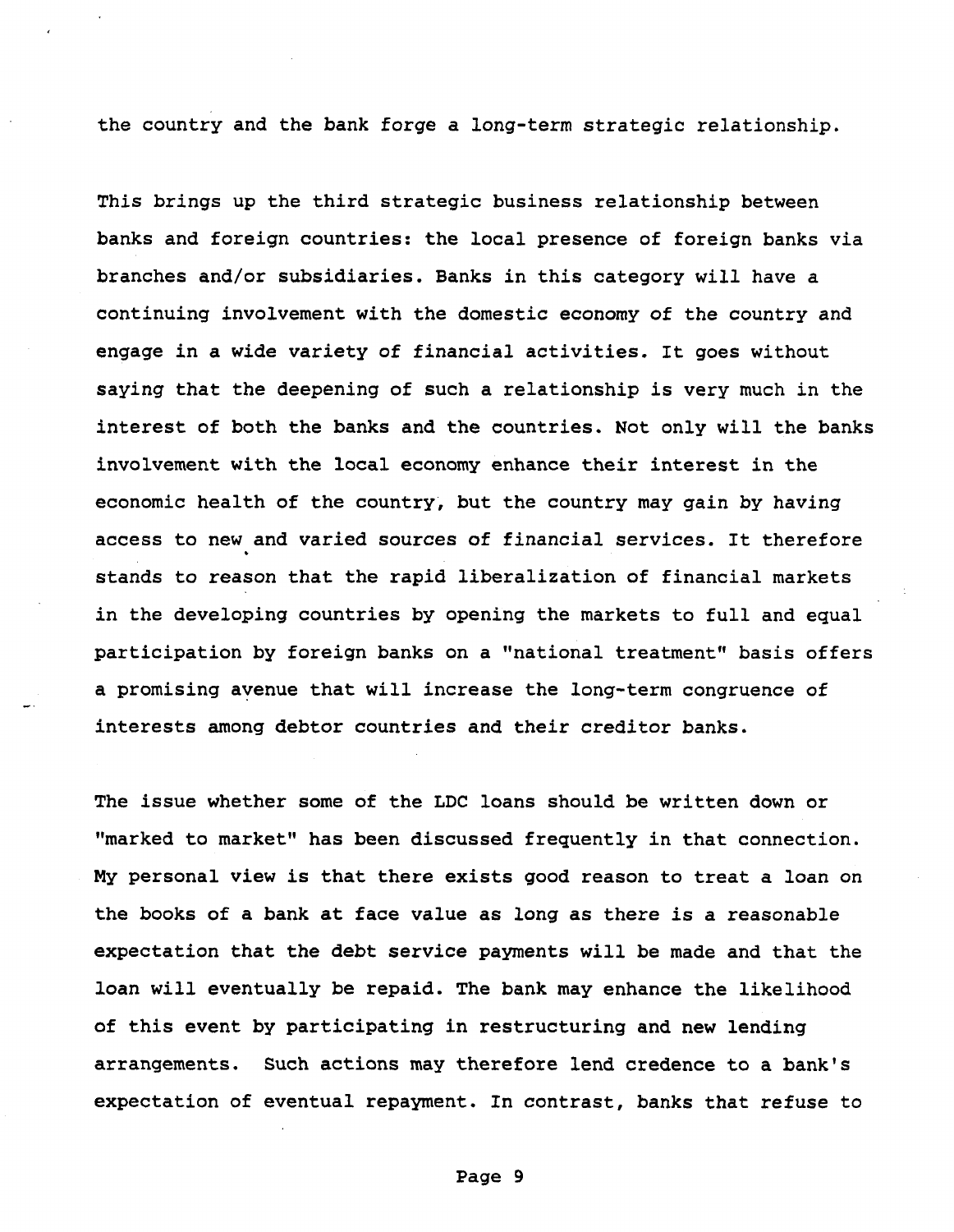**partake in refinancing activities may thereby signal their own doubt as to the future collectability of the loan and may wish to make appropriate value adjustments.**

## **The Responsibility of the Industrialized Countries**

**The international debt problem cannot be solved on a bilateral basis between the banks and the debtor countries. To a large extent these bilateral negotiations involve arguing about who should make the bigger sacrifice: the debtor or the creditor. With the exception of the new investment opportunities in the financial sector discussed above, the argument revolves around redistributive questions rather than an enlargement of the total amount of economic and financial resources available to both parties.**

**Ultimately, the international debt crisis can be overcome only by enlarging the economic pie through economic growth and increased exports by the debtor countries. This involves not only a concerted effort by the debtor countries to increase their exports, but also continued access to markets in the industrialized countries. This latter condition is absolutely essential in order to allow the debtor countries to earn the foreign exchange needed to service the debt.**

**Total exports by the developing countries amounted to \$595 billion in 1981 (IMF, Direction of Trade data), the last year before the debt crisis, but fell to \$508 billion by 1985. While much of that shrinkage in exports was due to reduced trade among the developing countries themselves, the industrialized countries reduced their**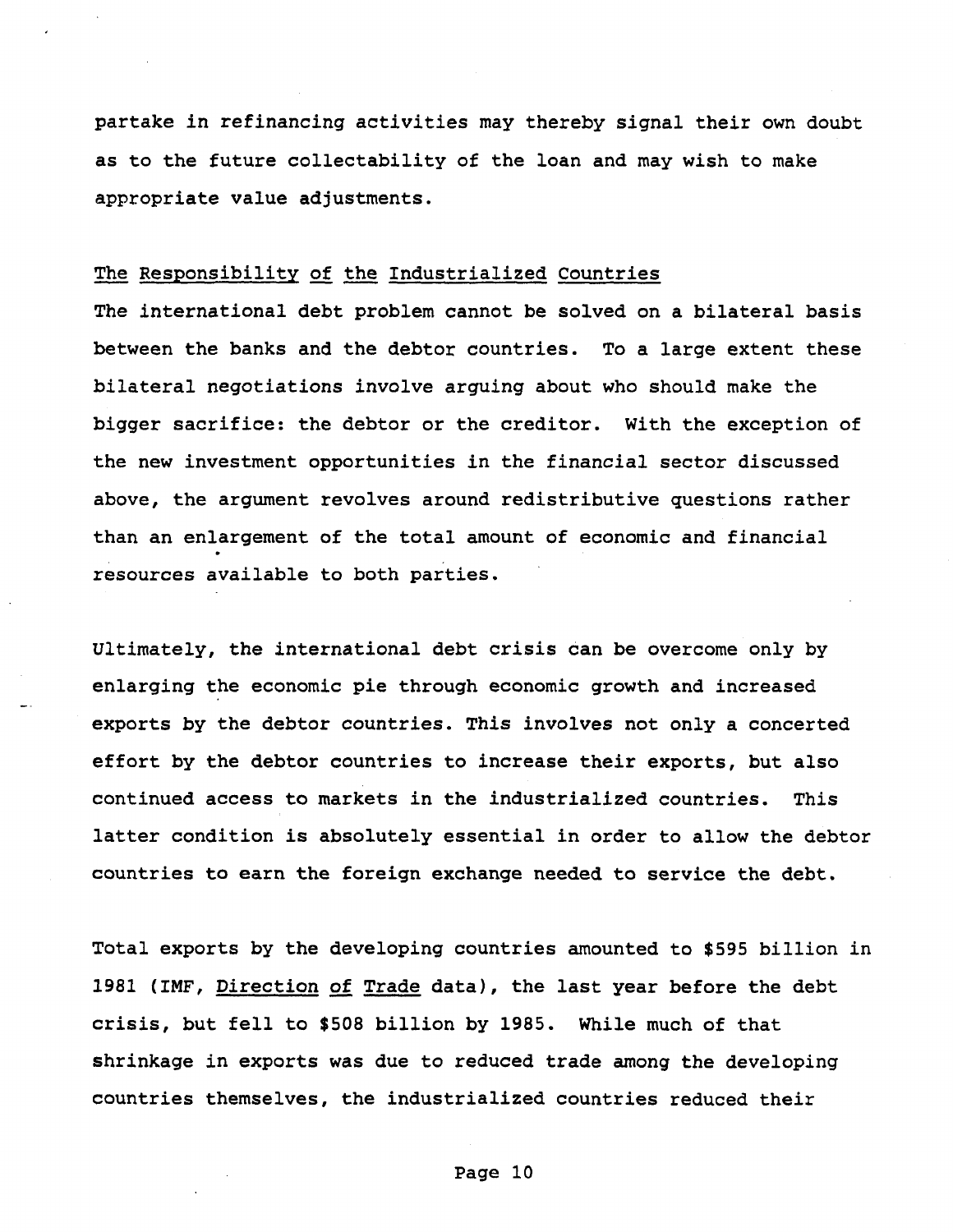**purchases from the developing world by over \$50 billion. LDC exports to the United States remained essentially constant with \$102 billion in 1981 and \$101 billion in 1985. However, LDC exports to Japan dropped from \$79 to \$67 billion over the same period. Other countries with sharply declining imports from the LDCs include Australia, Belgium, Canada, France, Germany, the Netherlands, Sweden, Switzerland, and the United Kingdom.**

**It is true that much of that change in trade was accounted for by lower petroleum prices. All the more important is it that the industrialized countries that benefitted the most from the fall in petroleum prices and commodity prices utilize the funds saved to purchase more products from the developing countries.**

**Much of the record trade and current account surpluses enjoyed by countries like Germany and Japan is not due to their own greater export efforts, but due to reduced purchases from the LDCs. Thus it is clear that there exists much room to expand imports from the developing countries. Without access to growing markets, it will be difficult for the debtor countries to earn the foreign exchange needed to make the debt service payments. The balance of payments surplus countries are in a unique position to make a contribution toward overcoming the international debt service problems and increased international financial balance and stability. The proper way to reestablish the creditworthiness of the developing countries is through more trade and not through debt relief.**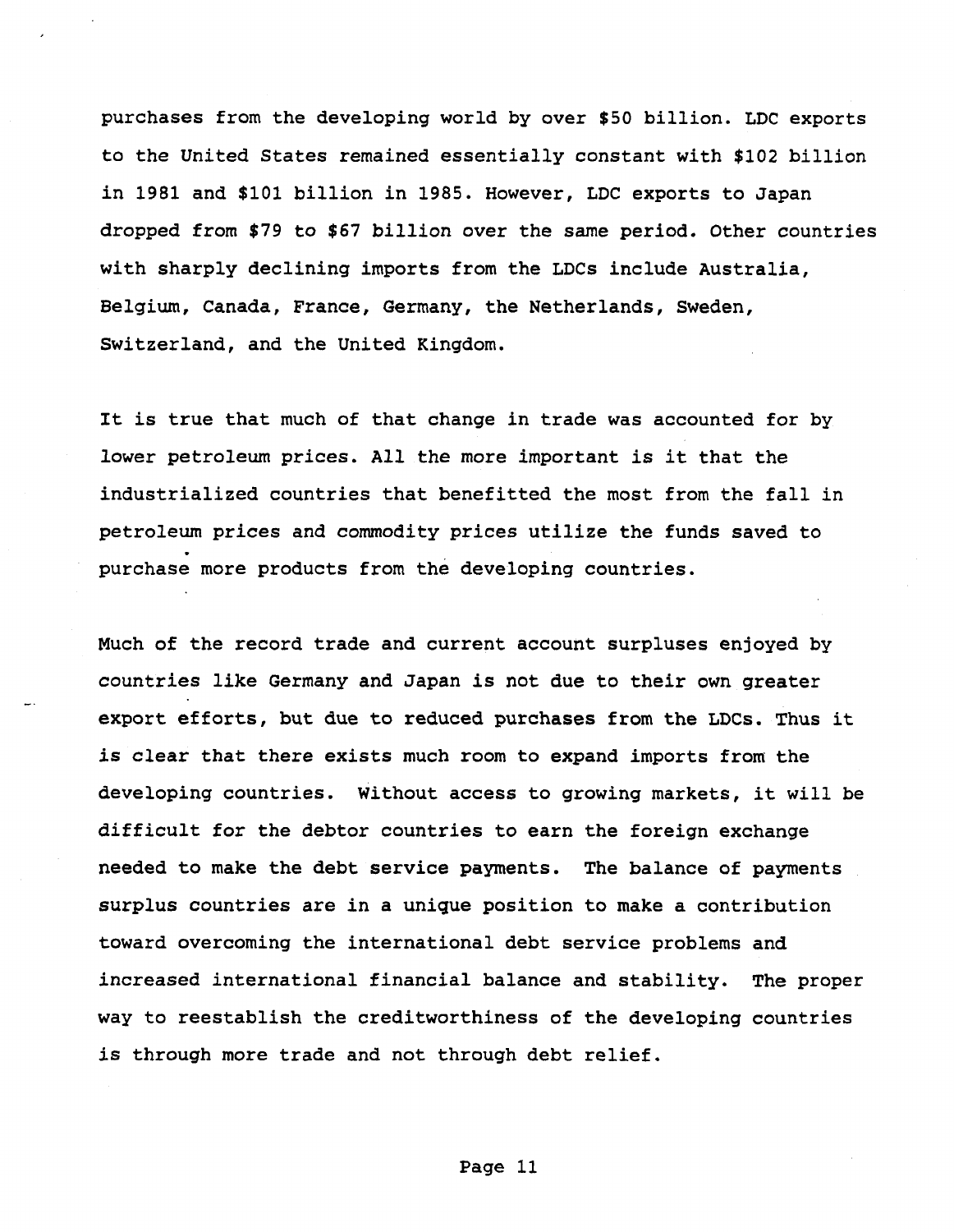## **The Role of the International Organizations**

**The IMF and the World Bank must continue to play a leadership role not only by providing continued financial assistance, but also by assisting in the implementation of market-focused adjustment programs in the debtor countries. Strong pressure on the surplus countries to allow the necessary adjustments in their external imbalances is also called for. The record profits enjoyed by the World Bank place it in a unique position to use some of these profits to grant loans at lower interest rates. In addition, it may utilize its seldom used authority to guarantee commercial bank loans in order to serve as a catalyst for more private lending. By guaranteeing, say, 50 percent of a commercial bank loan, the World Bank may effectively double the leverage of its own scarce capital.**

## **Conclusion**

**There is no doubt that international debt service problems will remain an important concern in the years to come. There is also no doubt that it is in the long-term strategic interests of the creditor banks and the debtor countries to cooperate in overcoming the current difficulties.**

**Banks will have to continue to make temporary sacrifices if they want to see the long-term quality of their assets improve and if they wish to maintain their strategic interests as international financial institutions. Some banks may see their own strategic interests better served by equity investments rather than a continuation of debt holdings.**